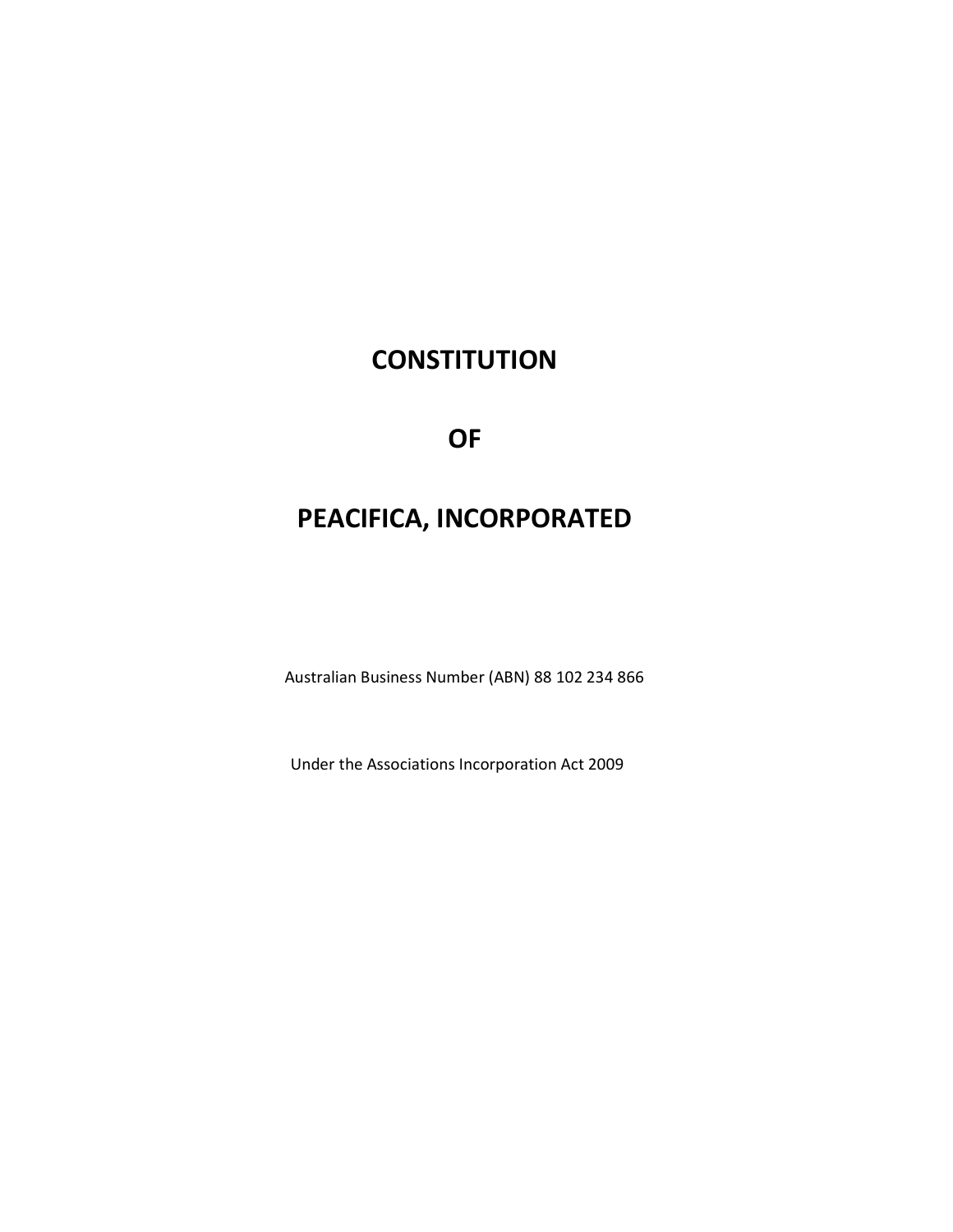#### Contents

| Part 1 - Preliminary 3                                                                                                                                                                                                                                                                                                                                                   |
|--------------------------------------------------------------------------------------------------------------------------------------------------------------------------------------------------------------------------------------------------------------------------------------------------------------------------------------------------------------------------|
| 1. Name of the association  3<br>2. Type of association  3                                                                                                                                                                                                                                                                                                               |
| Part 2 - Charitable purposes 3                                                                                                                                                                                                                                                                                                                                           |
| 5. Not-for-profit 4<br>6. Amending the constitution  4<br>Part 3 - Membership  5                                                                                                                                                                                                                                                                                         |
| 7. Membership generally 5<br>8. Nomination for membership  5<br>9. Cessation of membership  6<br>10. Membership entitlements not<br>11. Resignation of membership  6<br>12. Register of members 6<br>13. Fees and subscriptions 6<br>14. Members' liabilities  7<br>15. Resolution of disputes  7<br>16. Disciplining of members 7<br>17. Right of appeal of disciplined |
| Part 4 - The board 9                                                                                                                                                                                                                                                                                                                                                     |
| 18. Powers of the board  9<br>19. Composition and membership of<br>20. Election of board members 9<br>21. Secretary  10<br>22. Treasurer 10<br>23. Casual vacancies  10<br>24. Removal of board members 11<br>25. Board meetings and quorum . 11<br>26. Using technology to hold<br>directors' meetings 11<br>27. Delegation by board to sub-<br>committee<br>. 12       |
| 28. Voting and decisions 12                                                                                                                                                                                                                                                                                                                                              |

| 29. Payments to directors 12                                       |  |
|--------------------------------------------------------------------|--|
| Part 5 - General meetings13                                        |  |
| 30. Annual general meetings -<br>31. Annual general meetings -     |  |
| calling of and business at13<br>32. Special general meetings -     |  |
|                                                                    |  |
|                                                                    |  |
| 34. Quorum for general meetings 14<br>35. Using technology to hold |  |
|                                                                    |  |
| 36. Presiding member 14                                            |  |
| 37. Adjournment15                                                  |  |
| 38. Making of decisions15                                          |  |
| 39. Special resolutions15                                          |  |
|                                                                    |  |
| 41. Appointment of proxy 15                                        |  |
| 42. Voting by proxy 16                                             |  |
| 43. Postal ballots 16                                              |  |
| Part 6 - Winding up 17                                             |  |
| 44. Surplus assets not to be                                       |  |
| distributed to members17                                           |  |
| 45. Distribution of surplus assets17                               |  |
|                                                                    |  |
| Part 7 - Miscellaneous18                                           |  |
| 46. Insurance18                                                    |  |
| 47. Funds - source 18                                              |  |
| 48. Funds - management18                                           |  |
| 49. Change of name, objects and                                    |  |
|                                                                    |  |
| 50. Custody of books etc 18                                        |  |
| 51. Inspection of books etc18                                      |  |
| 52. Service of notices 18                                          |  |
| 53. Financial year 19                                              |  |
| Appendix 1 Application for<br>membership of association 20         |  |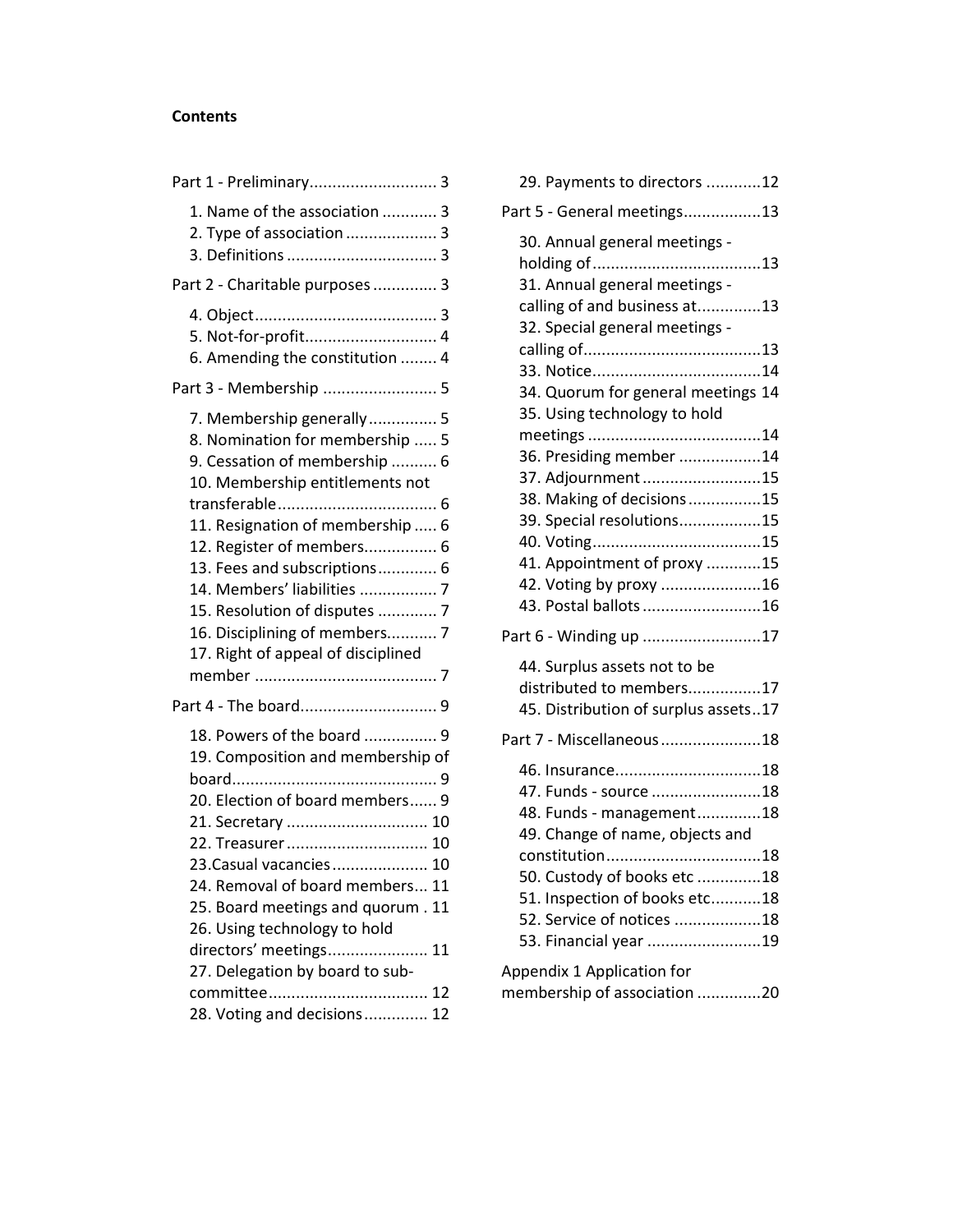# Part 1 - Preliminary

#### 1. Name of the association

The name of the association is PEACIFICA (the association).

#### 2. Type of association

The association is a not-for-profit incorporated association which is established to be, and to continue as, a charity.

#### 3. Definitions

(1) In this constitution:

Director-General means the Director-General of the Department of Services, Technology and Administration.

ordinary board member means a member of the board who is not an office-bearer of the association.

secretary means:

- (a) the person holding office under this constitution as secretary of the association, or
- (b) if no such person holds that office the public officer of the association.

special general meeting means a general meeting of the association other than an annual general meeting.

the Act means the Associations Incorporation Act 2009.

the Regulation means the Associations Incorporation Regulation 2010.

- (2) In this constitution:
	- (a) a reference to a function includes a reference to a power, authority and duty, and
	- (b) a reference to the exercise of a function includes, if the function is a duty, a reference to the performance of the duty.
- (3) The provisions of the Interpretation Act 1987 apply to and in respect of this constitution in the same manner as those provisions would so apply if this constitution were an instrument made under the Act.

# Part 2 - Charitable purposes

# 4. Object

(1) The association's object is to pursue the following charitable purpose(s):

advancing social or public welfare,

promoting or protecting human rights, and

promoting or opposing changes to law, government policy or practice;

by supporting peacebuilding activities in developing countries and advocating for peacebuilding issues in Australia and internationally.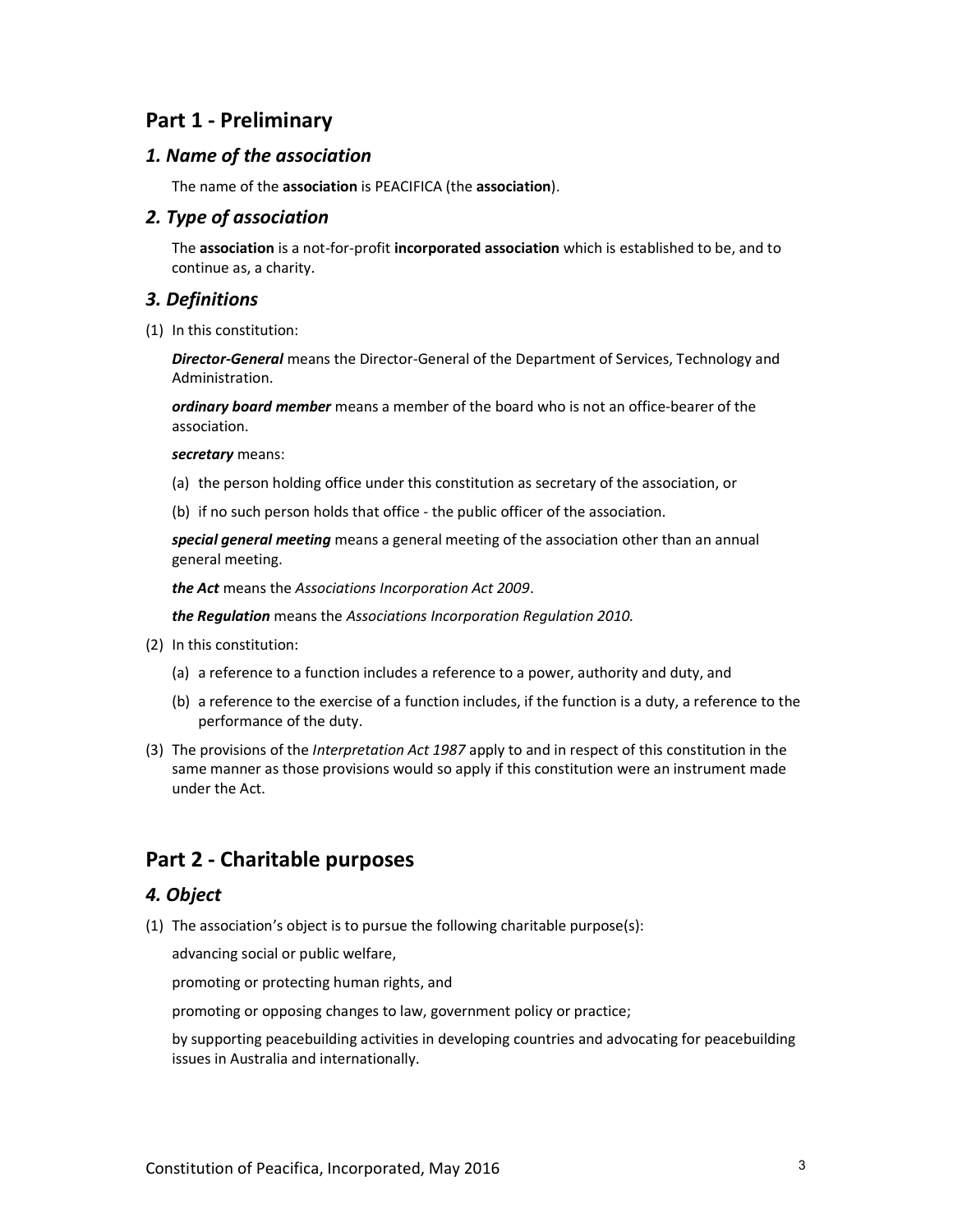# 5. Not-for-profit

- (1) The association must not distribute any income or assets directly or indirectly to its members, except as provided in clauses 5 (2) and 45 (1).
- (2) Clause 5(1) does not stop the association from doing the following things, provided they are done in good faith:
	- (a) paying a member for goods or services they have provided or expenses they have properly incurred at fair and reasonable rates or rates more favourable to the association, or
	- (b) making a payment to a member in carrying out the association's charitable purpose(s).

#### 6. Amending the constitution

- (1) Subject to clause 6(2), the members may amend this constitution by passing a special resolution.
- (2) The members must not pass a special resolution that amends this constitution if passing it causes the association to no longer be a charity.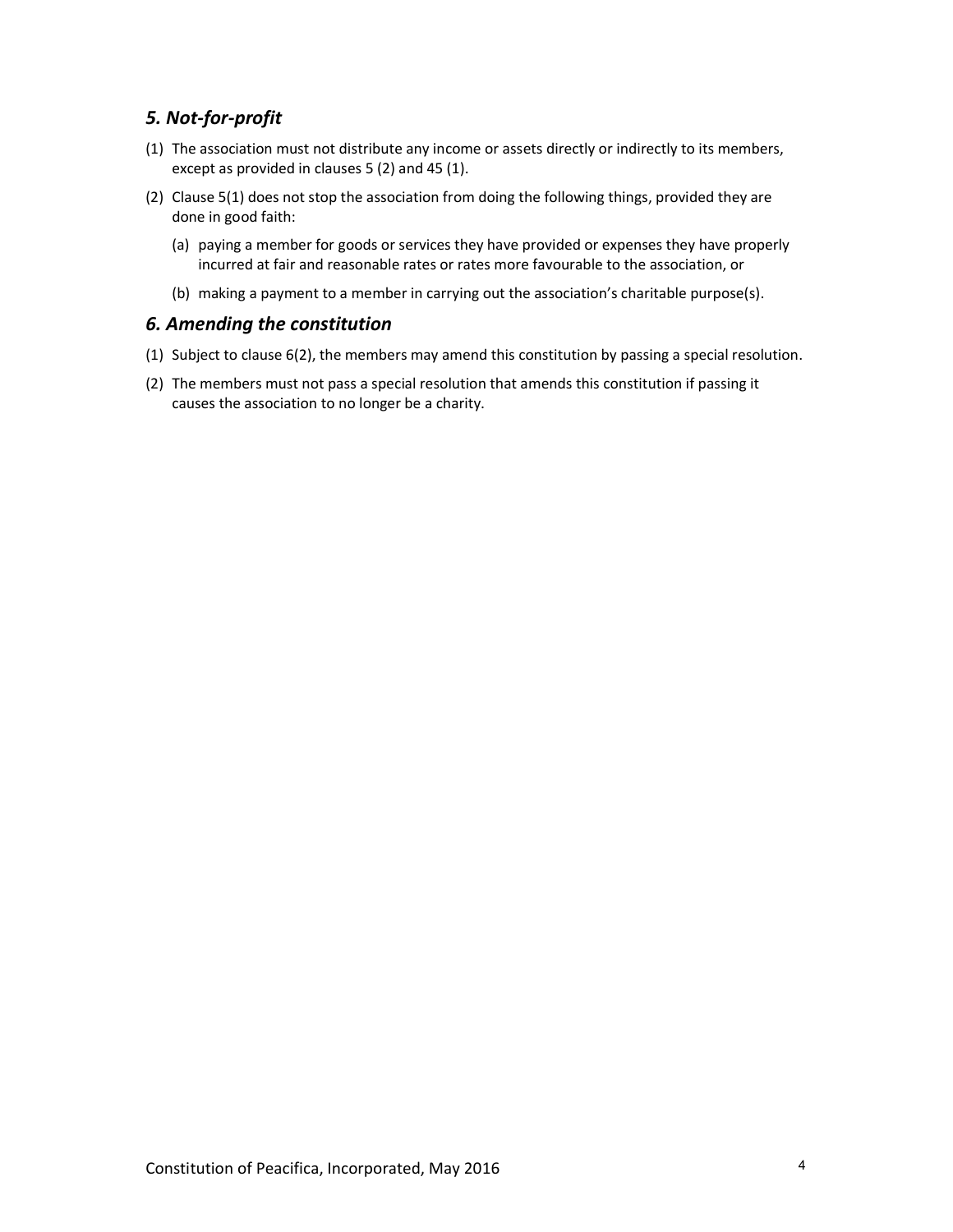# Part 3 - Membership

#### 7. Membership generally

- (1) A person is eligible to be a member of the association if:
	- (a) the person is a natural person, and
	- (b) the person has been nominated and approved for membership of the association in accordance with clause 8.
- (2) A person is taken to be a member of the association if:
	- (a) the person is a natural person, and
	- (b) the person was:
		- (i) in the case of an unincorporated body that is registered as the association a member of that unincorporated body immediately before the registration of the association, or
		- (ii) in the case of an association that is amalgamated to form the relevant association a member of that other association immediately before the amalgamation, or
		- (iii) in the case of a registrable corporation that is registered as an association a member of the registrable corporation immediately before that entity was registered as an association.
- (3) A person is taken to be a member of the association if the person was one of the individuals on whose behalf an application for registration of the association under section 6 (1) (a) of the Act was made.

#### 8. Nomination for membership

- (1) A nomination of a person for membership of the association:
	- (a) must be made by a member of the association in writing in the form set out in Appendix 1 to this constitution, and
	- (b) must be lodged with the secretary of the association.
- (2) As soon as practicable after receiving a nomination for membership, the secretary must refer the nomination to the board which is to determine whether to approve or to reject the nomination.
- (3) As soon as practicable after the board makes that determination, the secretary must:
	- (a) notify the nominee, in writing, that the board approved or rejected the nomination (whichever is applicable), and
	- (b) if the board approved the nomination, request the nominee to pay (within the period of 28 days after receipt by the nominee of the notification) the sum payable under this constitution by a member as entrance fee and annual subscription.
- (4) The secretary must, on payment by the nominee of the amounts referred to in subclause (3) (b) within the period referred to in that provision, enter or cause to be entered the nominee's name in the register of members and, on the name being so entered, the nominee becomes a member of the association.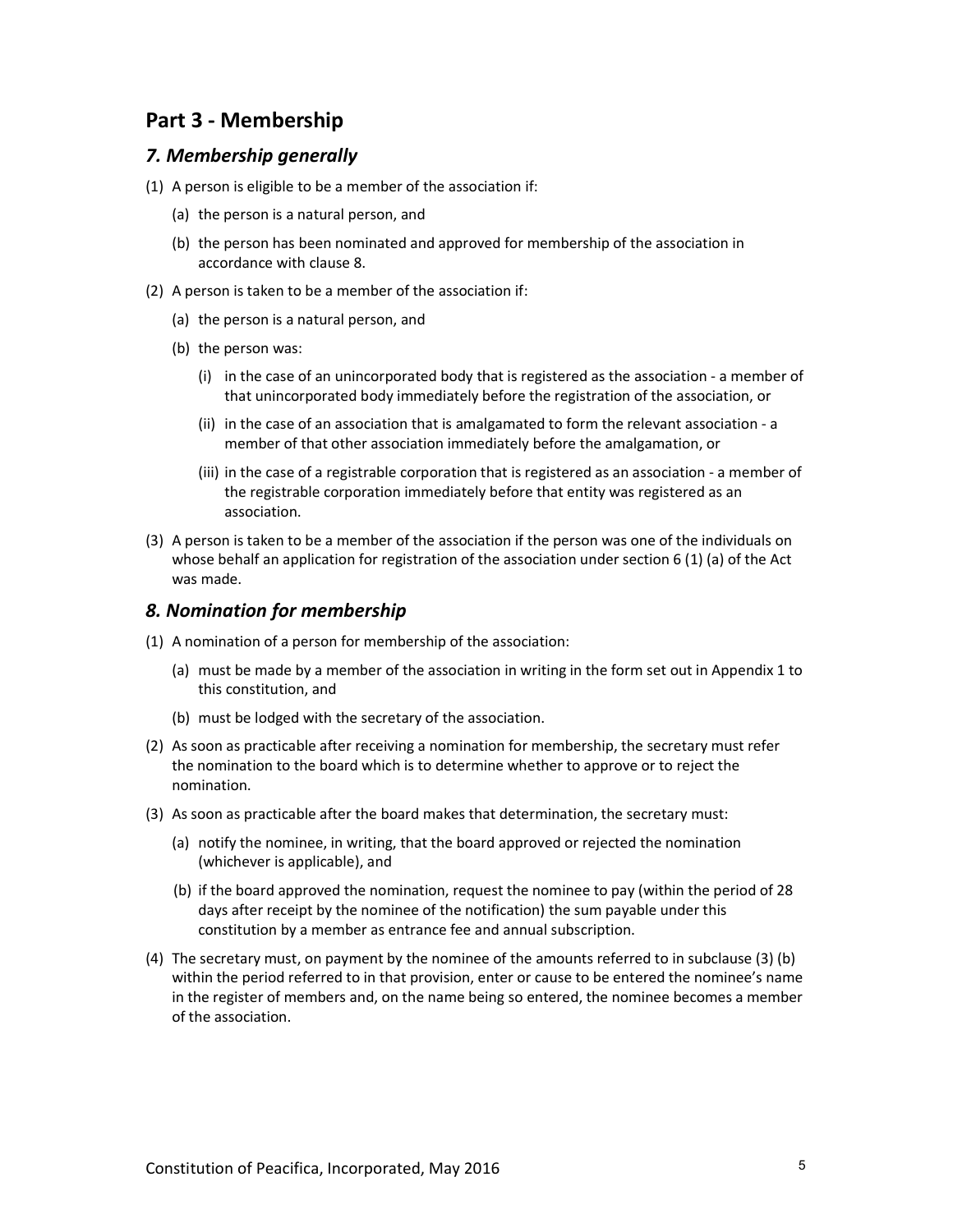### 9. Cessation of membership

A person ceases to be a member of the association if the person:

- (a) dies, or
- (b) resigns membership, or
- (c) is expelled from the association.

#### 10. Membership entitlements not transferable

A right, privilege or obligation which a person has by reason of being a member of the association:

- (a) is not capable of being transferred or transmitted to another person, and
- (b) terminates on cessation of the person's membership.

#### 11. Resignation of membership

- (1) A member of the association may resign from membership of the association by first giving to the secretary written notice of at least one month (or such other period as the board may determine) of the member's intention to resign and, on the expiration of the period of notice, the member ceases to be a member.
- (2) If a member of the association ceases to be a member under subclause (1), and in every other case where a member ceases to hold membership, the secretary must make an appropriate entry in the register of members recording the date on which the member ceased to be a member.

#### 12. Register of members

- (1) The public officer of the association must establish and maintain a register of members of the association specifying the name and postal or residential address of each person who is a member of the association together with the date on which the person became a member.
- (2) The register of members must be kept in New South Wales:
	- (a) at the main premises of the association, or
	- (b) if the association has no premises, at the association's official address.
- (3) The register of members must be open for inspection, free of charge, by any member of the association at any reasonable hour.
- (4) A member of the association may obtain a copy of any part of the register on payment of a fee of not more than \$1 for each page copied.
- (5) If a member requests that any information contained on the register about the member (other than the member's name) not be available for inspection, that information must not be made available for inspection.
- (6) A member must not use information about a person obtained from the register to contact or send material to the person, other than for:
	- (a) the purposes of sending the person a newsletter, a notice in respect of a meeting or other event relating to the association or other material relating to the association, or
	- (b) any other purpose necessary to comply with a requirement of the Act or the Regulation.

#### 13. Fees and subscriptions

No membership or subscription fees are payable by members of the association.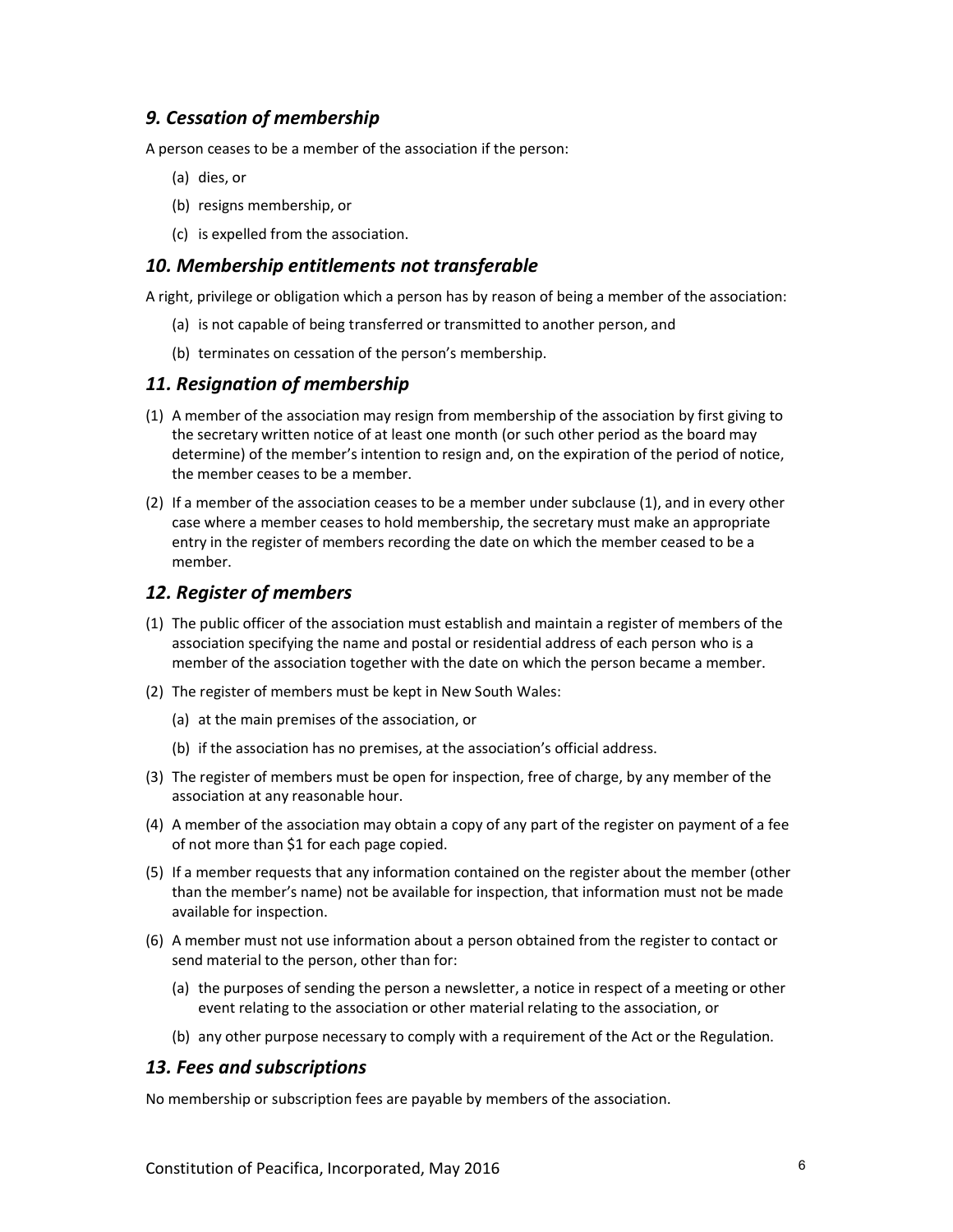#### 14. Members' liabilities

The liability of a member of the association to contribute towards the payment of the debts and liabilities of the association or the costs, charges and expenses of the winding up of the association is limited to the amount, if any, unpaid by the member in respect of membership of the association as required by clause 13.

#### 15. Resolution of disputes

- (1) A dispute between a member and another member (in their capacity as members) of the association, or a dispute between a member or members and the association, are to be referred to a community justice centre for mediation under the Community Justice Centres Act 1983.
- (2) If a dispute is not resolved by mediation within 3 months of the referral to a community justice centre, the dispute is to be referred to arbitration.
- (3) The Commercial Arbitration Act 1984 applies to any such dispute referred to arbitration.

#### 16. Disciplining of members

- (1) A complaint may be made to the board by any person that a member of the association:
	- (a) has refused or neglected to comply with a provision or provisions of this constitution, or
	- (b) has wilfully acted in a manner prejudicial to the interests of the association.
- (2) The board may refuse to deal with a complaint if it considers the complaint to be trivial or vexatious in nature.
- (3) If the board decides to deal with the complaint, the board:
	- (a) must cause notice of the complaint to be served on the member concerned, and
	- (b) must give the member at least 14 days from the time the notice is served within which to make submissions to the board in connection with the complaint, and
	- (c) must take into consideration any submissions made by the member in connection with the complaint.
- (4) The board may, by resolution, expel the member from the association or suspend the member from membership of the association if, after considering the complaint and any submissions made in connection with the complaint, it is satisfied that the facts alleged in the complaint have been proved and the expulsion or suspension is warranted in the circumstances.
- (5) If the board expels or suspends a member, the secretary must, within 7 days after the action is taken, cause written notice to be given to the member of the action taken, of the reasons given by the board for having taken that action and of the member's right of appeal under clause 17.
- (6) The expulsion or suspension does not take effect:
	- (a) until the expiration of the period within which the member is entitled to appeal against the resolution concerned, or
	- (b) if within that period the member exercises the right of appeal, unless and until the association confirms the resolution under clause 17, whichever is the later.

#### 17. Right of appeal of disciplined member

(1) A member may appeal to the association in general meeting against a resolution of the board under clause 16, within 7 days after notice of the resolution is served on the member, by lodging with the secretary a notice to that effect.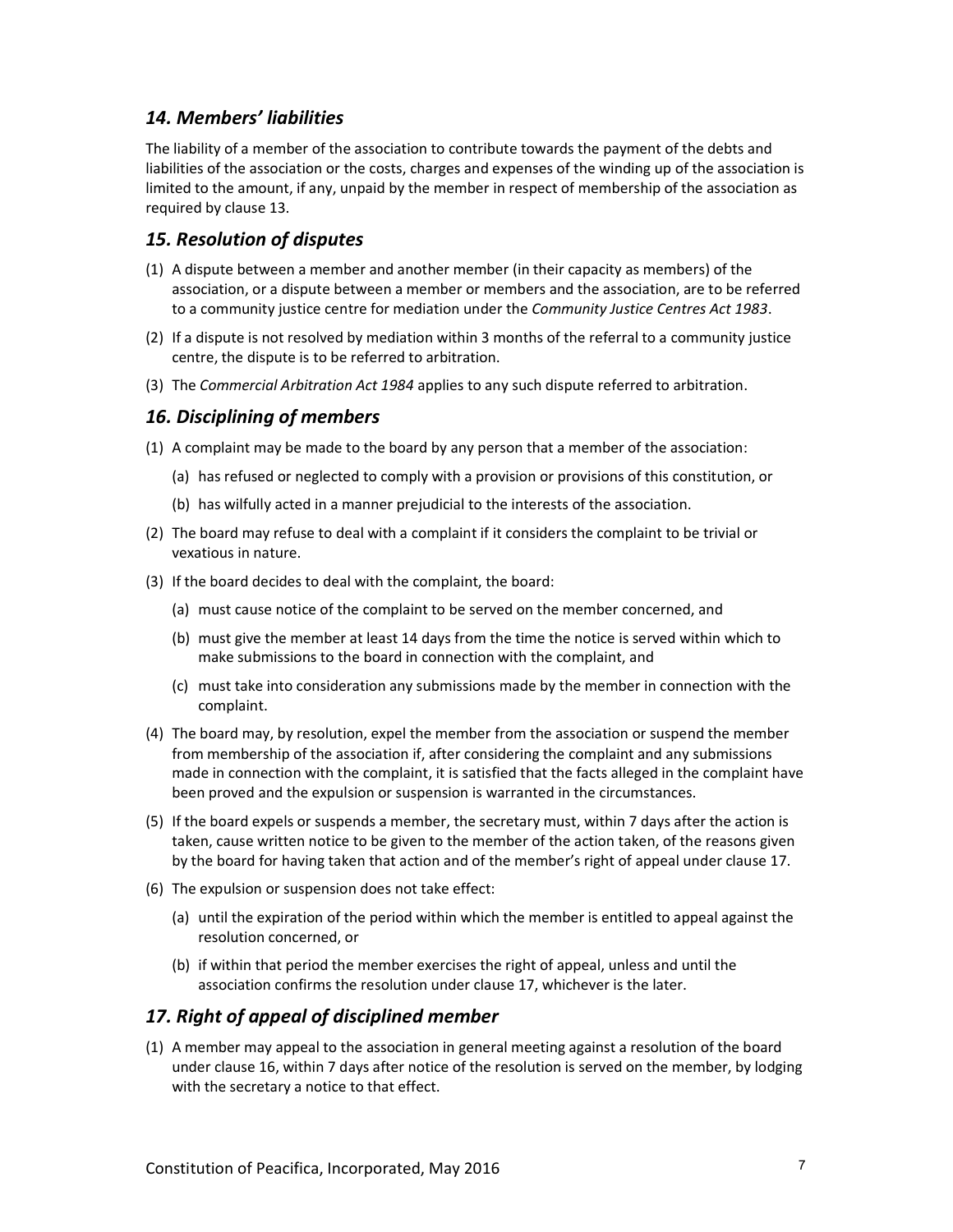- (2) The notice may, but need not, be accompanied by a statement of the grounds on which the member intends to rely for the purposes of the appeal.
- (3) On receipt of a notice from a member under subclause (1), the secretary must notify the board which is to convene a general meeting of the association to be held within 28 days after the date on which the secretary received the notice.
- (4) At a general meeting of the association convened under subclause (3):
	- (a) no business other than the question of the appeal is to be transacted, and
	- (b) the board and the member must be given the opportunity to state their respective cases orally or in writing, or both, and
	- (c) the members present are to vote by secret ballot on the question of whether the resolution should be confirmed or revoked.
- (5) The appeal is to be determined by a simple majority of votes cast by members of the association.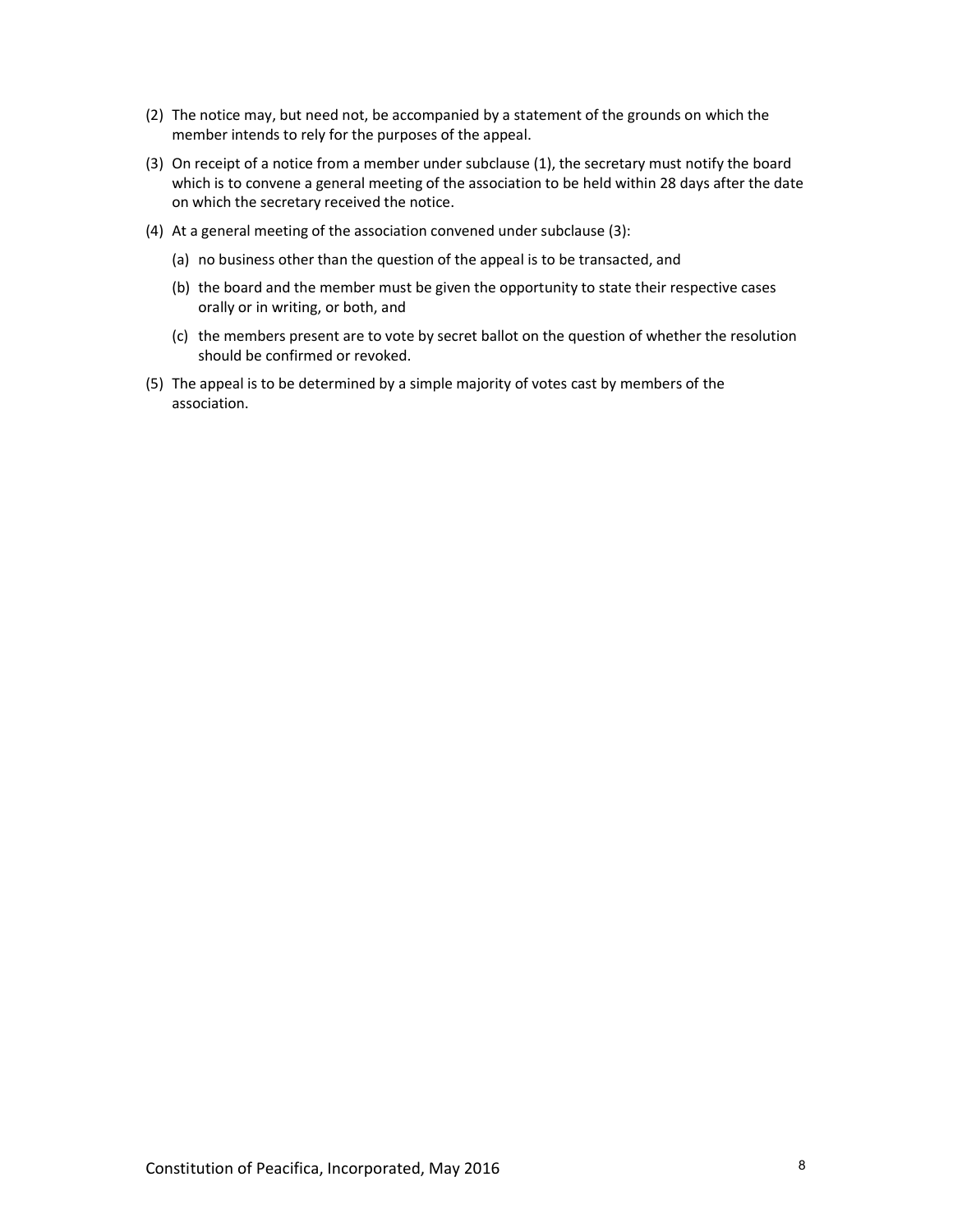# Part 4 - The board

#### 18. Powers of the board

Subject to the Act, the Regulation and this constitution and to any resolution passed by the association in general meeting, the board:

- (a) is to control and manage the affairs of the association, and
- (b) may exercise all such functions as may be exercised by the association, other than those functions that are required by this constitution to be exercised by a general meeting of members of the association, and
- (c) has power to perform all such acts and do all such things as appear to the board to be necessary or desirable for the proper management of the affairs of the association.

#### 19. Composition and membership of board

- (1) The board is to consist of at least 3 board members, each of whom is to be elected at the annual general meeting of the association under clause 20:
- (2) The office-bearers of the association are as follows:
	- (a) the executive director,
	- (b) the treasurer,
	- (c) the secretary.
- (3) A board member may hold up to 2 offices.
- (4) Other than a director appointed under subclause (6), a director's term of office starts at the end of the annual general meeting at which they are elected and ends at the end of the annual general meeting at which they retire.
- (5) Each director must retire at least once every three years.
- (6) A director who retires under subclause (4) may nominate for election or re-election.

#### 20. Election of board members

- (1) Nominations of candidates for election as office-bearers of the association or as ordinary board members:
	- (a) must be made in writing, signed by 2 members of the association and accompanied by the written consent of the candidate (which may be endorsed on the form of the nomination), and
	- (b) must be delivered to the secretary of the association at least 7 days before the date fixed for the holding of the annual general meeting at which the election is to take place.
- (2) If insufficient nominations are received to fill all vacancies on the board, the candidates nominated are taken to be elected and further nominations are to be received at the annual general meeting.
- (3) If insufficient further nominations are received, any vacant positions remaining on the board are taken to be casual vacancies.
- (4) If the number of nominations received is equal to the number of vacancies to be filled, the persons nominated are taken to be elected.
- (5) If the number of nominations received exceeds the number of vacancies to be filled, a ballot is to be held.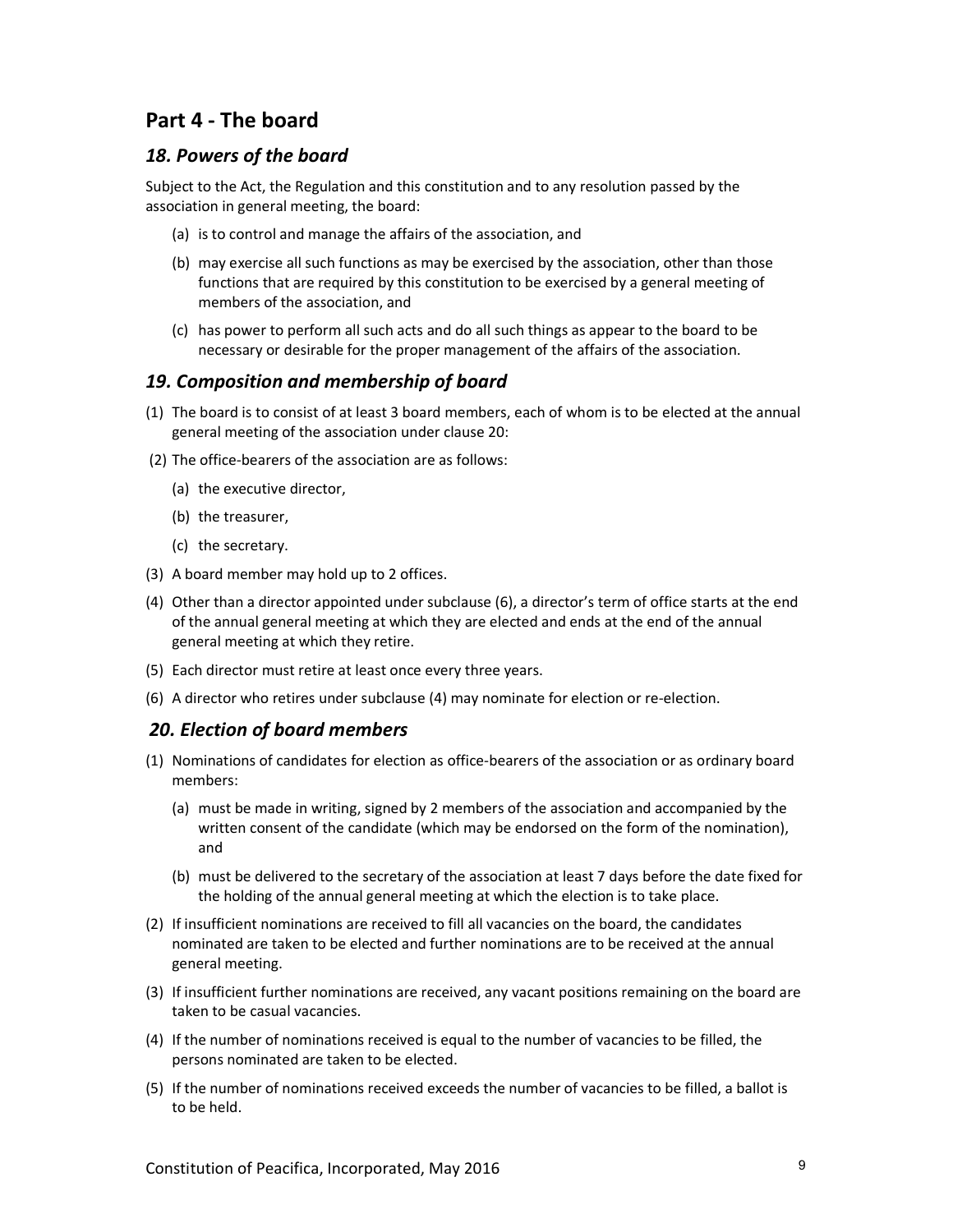- (6) The ballot for the election of office-bearers and ordinary board members of the board is to be conducted at the annual general meeting in such usual and proper manner as the board may direct.
- (7) A person nominated as a candidate for election as an office-bearer or as an ordinary board member of the association must be a member of the association.

#### 21. Secretary

- (1) The secretary of the association must, as soon as practicable after being appointed as secretary, lodge notice with the association of his or her address.
- (2) It is the duty of the secretary to keep minutes of:
	- (a) all appointments of office-bearers and members of the board, and
	- (b) the names of members of the board present at a board meeting or a general meeting, and
	- (c) all proceedings at board meetings and general meetings.
- (3) Minutes of proceedings at a meeting must be signed by the chairperson of the meeting or by the chairperson of the next succeeding meeting.

#### 22. Treasurer

It is the duty of the treasurer of the association to ensure:

- (a) that all money due to the association is collected and received and that all payments authorised by the association are made, and
- (b) that correct books and accounts are kept showing the financial affairs of the association, including full details of all receipts and expenditure connected with the activities of the association.

#### 23.Casual vacancies

- (1) In the event of a casual vacancy occurring in the membership of the board, the board may appoint a member of the association to fill the vacancy and the member so appointed is to hold office, subject to this constitution, until the conclusion of the annual general meeting next following the date of the appointment.
- (2) A casual vacancy in the office of a member of the board occurs if the member:
	- (a) dies, or
	- (b) ceases to be a member of the association, or
	- (c) becomes an insolvent under administration within the meaning of the Corporations Act 2001 of the Commonwealth, or
	- (d) resigns office by notice in writing given to the secretary, or
	- (e) is removed from office under clause 24, or
	- (f) becomes a mentally incapacitated person, or
	- (g) is absent without the consent of the board from 3 consecutive meetings of the board, or
	- (h) is convicted of an offence involving fraud or dishonesty for which the maximum penalty on conviction is imprisonment for not less than 3 months, or
	- (i) is prohibited from being a director of an association under Part 2D.6 (Disqualification from managing corporations) of the Corporations Act 2001 of the Commonwealth.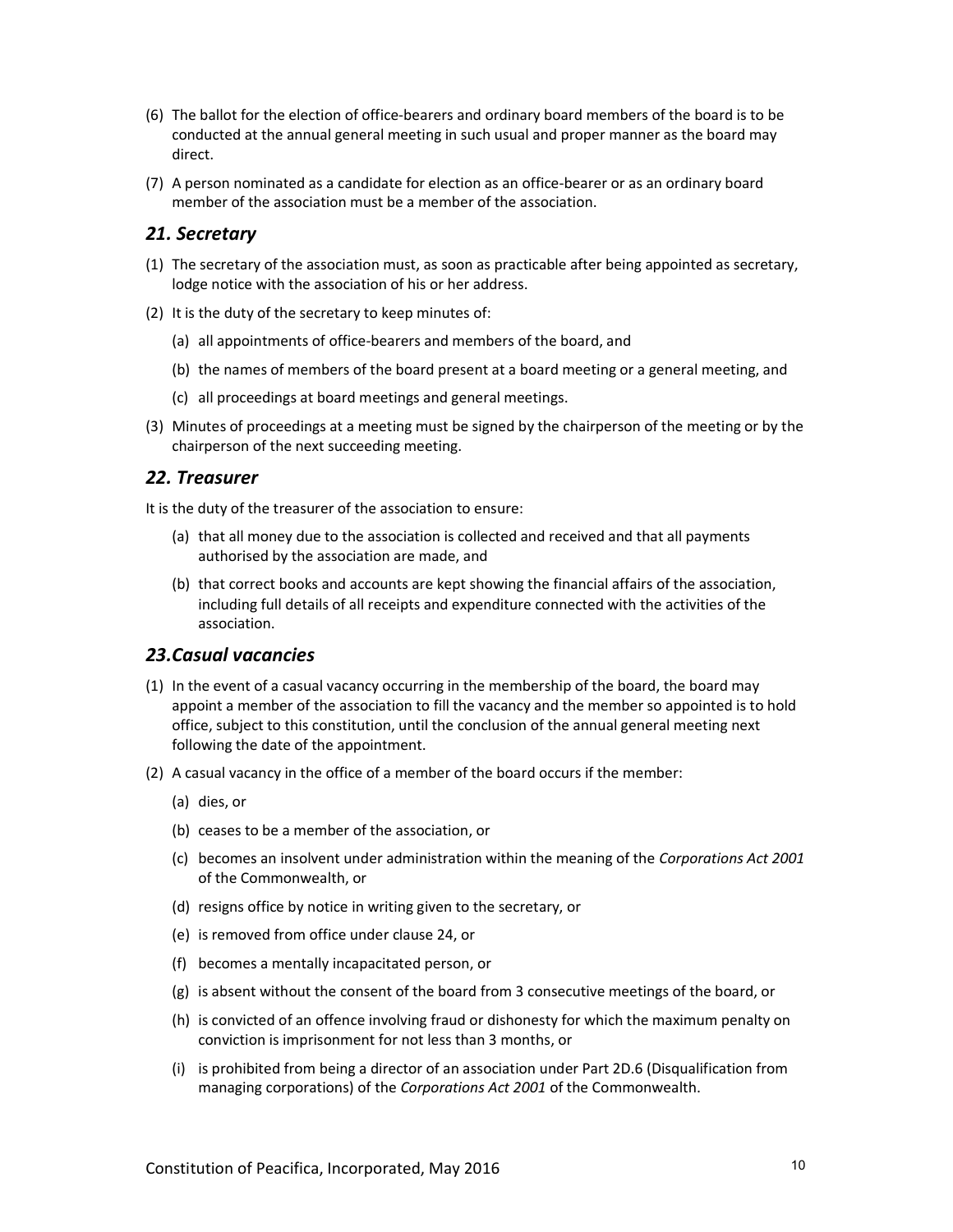#### 24. Removal of board members

- (1) The association in general meeting may by resolution remove any member of the board from the office of member before the expiration of the member's term of office and may by resolution appoint another person to hold office until the expiration of the term of office of the member so removed.
- (2) If a member of the board to whom a proposed resolution referred to in subclause (1) relates makes representations in writing to the secretary or executive director (not exceeding a reasonable length) and requests that the representations be notified to the members of the association, the secretary or the executive director may send a copy of the representations to each member of the association or, if the representations are not so sent, the member is entitled to require that the representations be read out at the meeting at which the resolution is considered.

#### 25. Board meetings and quorum

- (1) The board must meet at least 3 times in each period of 12 months at such place and time as the board may determine.
- (2) Additional meetings of the board may be convened by the executive director or by any member of the board.
- (3) Oral or written notice of a meeting of the board must be given by the secretary to each member of the board at least 48 hours (or such other period as may be unanimously agreed on by the members of the board) before the time appointed for the holding of the meeting.
- (4) Notice of a meeting given under subclause (3) must specify the general nature of the business to be transacted at the meeting and no business other than that business is to be transacted at the meeting, except business which the board members present at the meeting unanimously agree to treat as urgent business.
- (5) Any 3 members of the board constitute a quorum for the transaction of the business of a meeting of the board.
- (6) No business is to be transacted by the board unless a quorum is present and if, within half an hour of the time appointed for the meeting, a quorum is not present, the meeting is to stand adjourned to the same place and at the same hour of the same day in the following week.
- (7) If at the adjourned meeting a quorum is not present within half an hour of the time appointed for the meeting, the meeting is to be dissolved.
- (8) At a meeting of the board:
	- (a) the executive director or, in the executive director's absence, the secretary is to preside, or
	- (b) if the executive director is absent or unwilling to act, such one of the remaining members of the board as may be chosen by the members present at the meeting is to preside.

#### 26. Using technology to hold directors' meetings

- (1) The directors may hold their meetings by using any technology (such as video or teleconferencing) that is agreed to by all of the directors.
- (2) The directors' agreement may be a standing (ongoing) one.
- (3) A director may only withdraw their consent within a reasonable period before the meeting.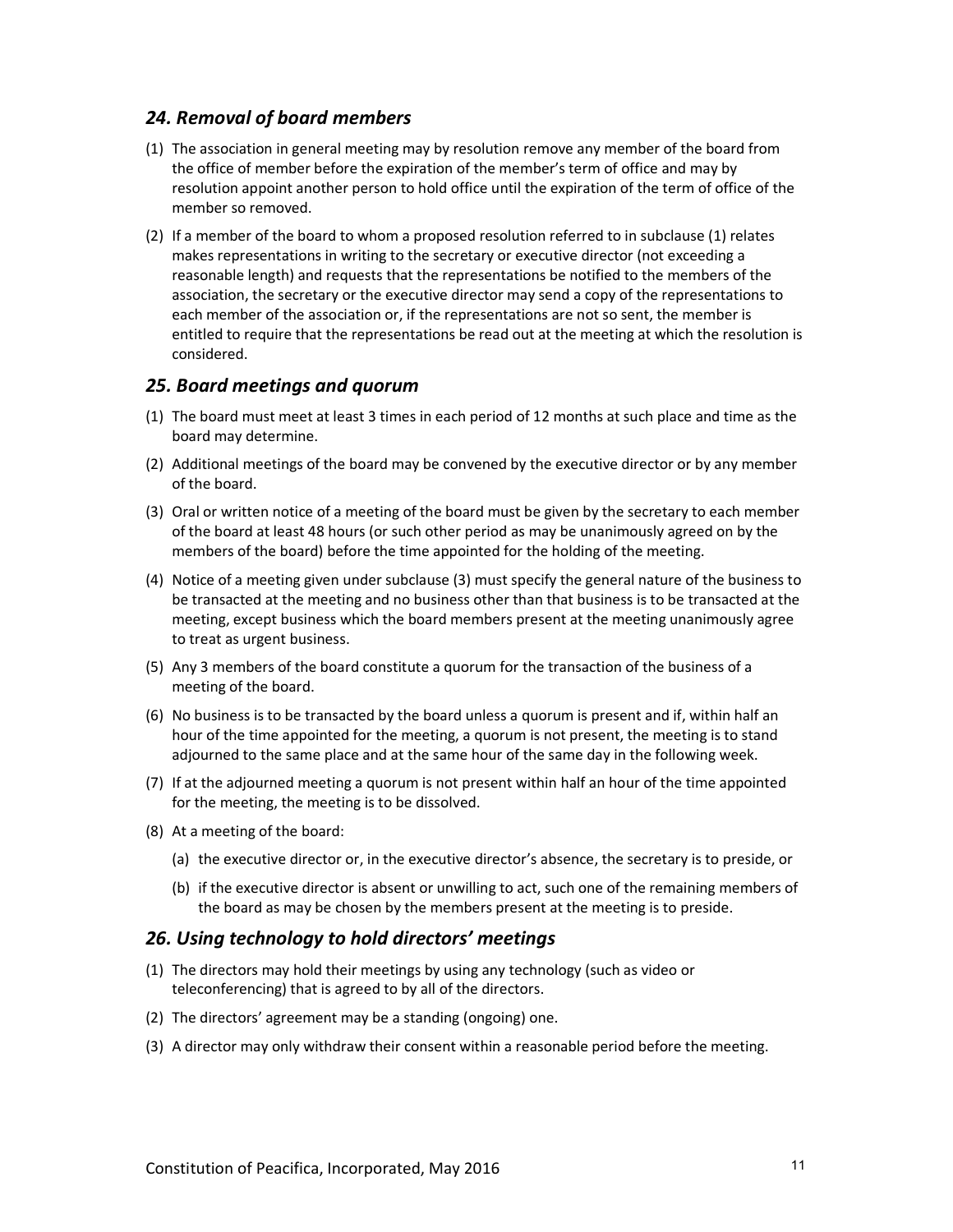#### 27. Delegation by board to sub-committee

- (1) The board may, by instrument in writing, delegate to one or more sub-committees (consisting of such member or members of the association as the board thinks fit) the exercise of such of the functions of the board as are specified in the instrument, other than:
	- (a) this power of delegation, and
	- (b) a function which is a duty imposed on the board by the Act or by any other law.
- (2) A function the exercise of which has been delegated to a sub-committee under this clause may, while the delegation remains unrevoked, be exercised from time to time by the sub-committee in accordance with the terms of the delegation.
- (3) A delegation under this clause may be made subject to such conditions or limitations as to the exercise of any function, or as to time or circumstances, as may be specified in the instrument of delegation.
- (4) Despite any delegation under this clause, the board may continue to exercise any function delegated.
- (5) Any act or thing done or suffered by a sub-committee acting in the exercise of a delegation under this clause has the same force and effect as it would have if it had been done or suffered by the board.
- (6) The board may, by instrument in writing, revoke wholly or in part any delegation under this clause.
- (7) A sub-committee may meet and adjourn as it thinks proper.

#### 28. Voting and decisions

- (1) Questions arising at a meeting of the board or of any sub-committee appointed by the board are to be determined by a majority of the votes of members of the board or sub-committee present.
- (2) Each member present at a meeting of the board or of any sub-committee appointed by the board (including the person presiding at the meeting) is entitled to one vote but, in the event of an equality of votes on any question, the person presiding may exercise a second or casting vote.
- (3) Subject to clause 25 (5), the board may act despite any vacancy on the board.
- (4) Any act or thing done or suffered, or purporting to have been done or suffered, by the board or by a sub-committee appointed by the board, is valid and effectual despite any defect that may afterwards be discovered in the appointment or qualification of any member of the board or sub-committee.

#### 29. Payments to directors

- (1) The association must not pay fees to a director for acting as a director.
- (2) The association may:
	- (a) pay a director for work they do for the association, other than as a director, if the amount is no more than a reasonable fee for the work done, or
	- (b) reimburse a director for expenses properly incurred by the director in connection with the affairs of the association.
- (3) Any payment made under clause 29.2 must be approved by the directors.
- (4) The association may pay premiums for insurance indemnifying directors, as allowed for by law (including the Corporations Act) and this constitution.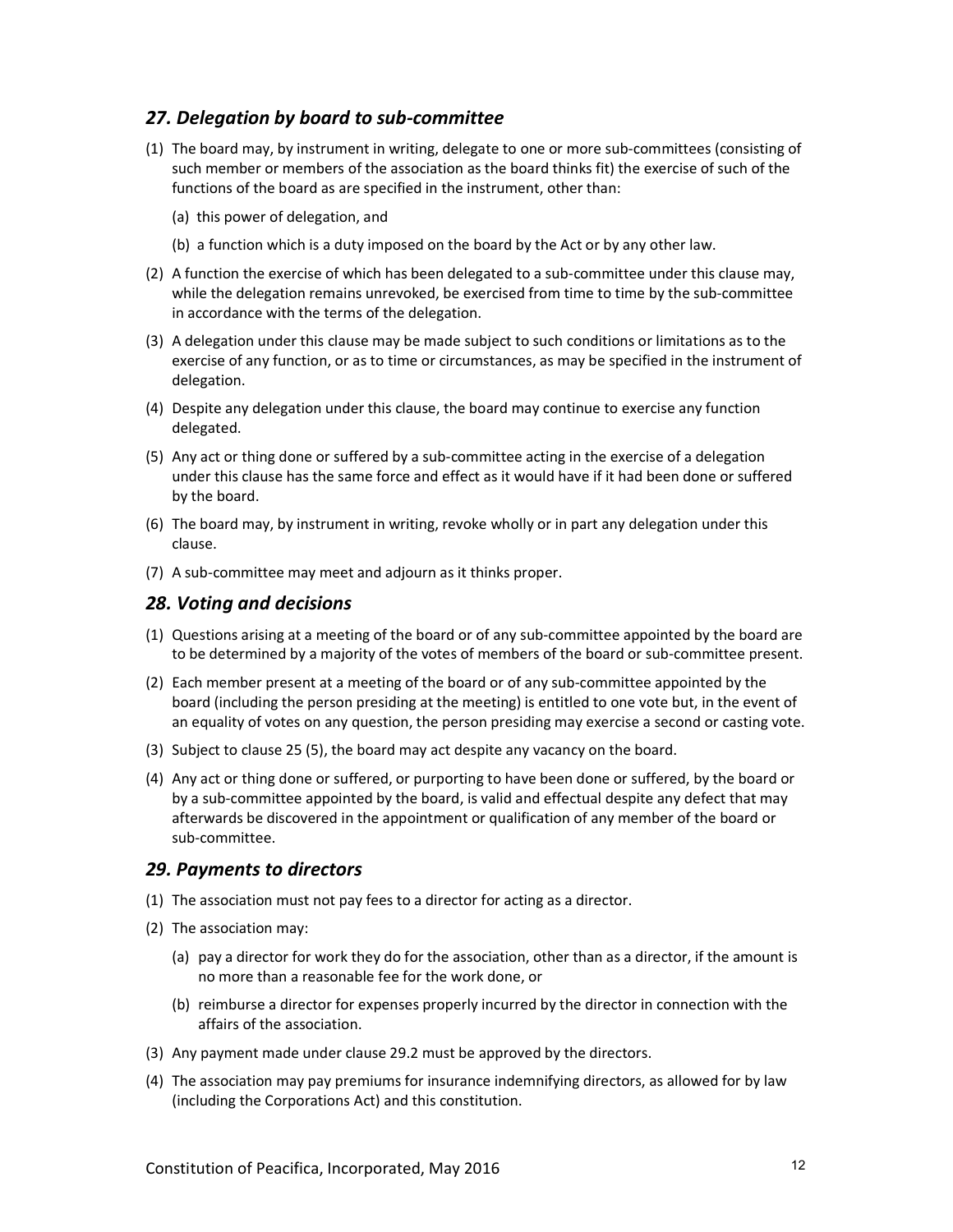# Part 5 - General meetings

#### 30. Annual general meetings - holding of

- (1) The association must hold its first annual general meeting within 18 months after its registration under the Act.
- (2) The association must hold its annual general meetings:
	- (a) within 6 months after the close of the association's financial year, or
	- (b) within such later time as may be allowed by the Director-General or prescribed by the Regulation.

#### 31. Annual general meetings - calling of and business at

- (1) The annual general meeting of the association is, subject to the Act and to clause 30, to be convened on such date and at such place and time as the board thinks fit.
- (2) In addition to any other business which may be transacted at an annual general meeting, the business of an annual general meeting is to include the following:
	- (a) to confirm the minutes of the last preceding annual general meeting and of any special general meeting held since that meeting,
	- (b) to receive from the board reports on the activities of the association during the last preceding financial year,
	- (c) to elect office-bearers of the association and ordinary board members,
	- (d) to receive and consider any financial statement or report required to be submitted to members under the Act.
- (3) An annual general meeting must be specified as such in the notice convening it.

#### 32. Special general meetings - calling of

- (1) The board may, whenever it thinks fit, convene a special general meeting of the association.
- (2) The board must, on the requisition in writing of at least 5 per cent of the total number of members, convene a special general meeting of the association.
- (3) A requisition of members for a special general meeting:
	- (a) must state the purpose or purposes of the meeting, and
	- (b) must be signed by the members making the requisition, and
	- (c) must be lodged with the secretary, and
	- (d) may consist of several documents in a similar form, each signed by one or more of the members making the requisition.
- (4) If the board fails to convene a special general meeting to be held within 1 month after that date on which a requisition of members for the meeting is lodged with the secretary, any one or more of the members who made the requisition may convene a special general meeting to be held not later than 3 months after that date.
- (5) A special general meeting convened by a member or members as referred to in subclause (4) must be convened as nearly as is practicable in the same manner as general meetings are convened by the board.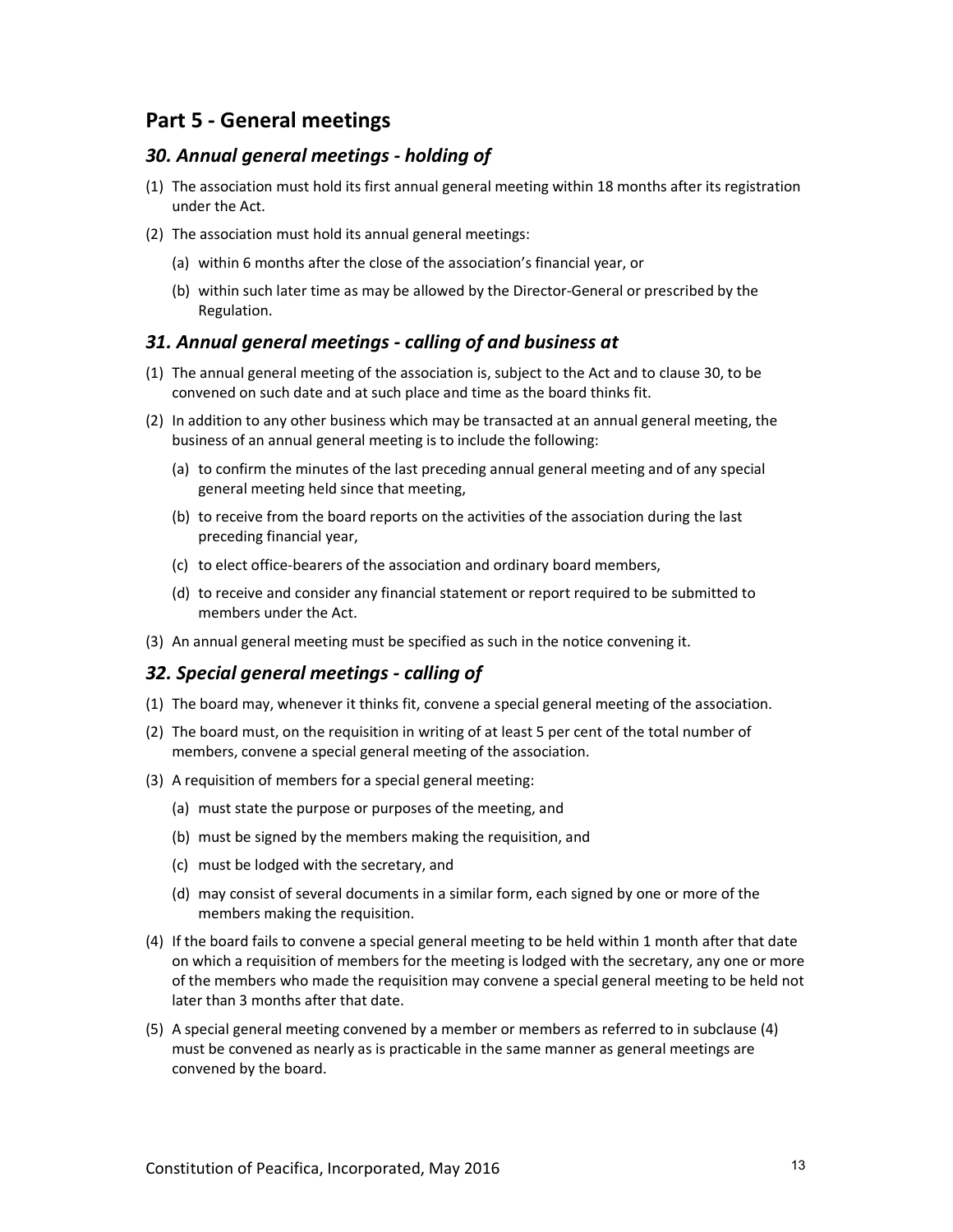#### 33. Notice

- (1) Except if the nature of the business proposed to be dealt with at a general meeting requires a special resolution of the association, the secretary must, at least 14 days before the date fixed for the holding of the general meeting, give a notice to each member specifying the place, date and time of the meeting and the nature of the business proposed to be transacted at the meeting.
- (2) If the nature of the business proposed to be dealt with at a general meeting requires a special resolution of the association, the secretary must, at least 21 days before the date fixed for the holding of the general meeting, cause notice to be given to each member specifying, in addition to the matter required under subclause (1), the intention to propose the resolution as a special resolution.
- (3) No business other than that specified in the notice convening a general meeting is to be transacted at the meeting except, in the case of an annual general meeting, business which may be transacted under clause 31 (2).
- (4) A member desiring to bring any business before a general meeting may give notice in writing of that business to the secretary who must include that business in the next notice calling a general meeting given after receipt of the notice from the member.

#### 34. Quorum for general meetings

- (1) No item of business is to be transacted at a general meeting unless a quorum of members entitled under this constitution to vote is present during the time the meeting is considering that item.
- (2) Five members present (being members entitled under this constitution to vote at a general meeting) constitute a quorum for the transaction of the business of a general meeting.
- (3) If within half an hour after the appointed time for the commencement of a general meeting a quorum is not present, the meeting:
	- (a) if convened on the requisition of members, is to be dissolved, and
	- (b) in any other case, is to stand adjourned to the same day in the following week at the same time and (unless another place is specified at the time of the adjournment by the person presiding at the meeting or communicated by written notice to members given before the day to which the meeting is adjourned) at the same place.
- (4) If at the adjourned meeting a quorum is not present within half an hour after the time appointed for the commencement of the meeting, the members present (being at least 3) are to constitute a quorum.

#### 35. Using technology to hold meetings

- (1) The association may hold a general meeting at two or more venues using any technology that gives the members as a whole a reasonable opportunity to participate, including to hear and be heard.
- (2) Anyone using this technology is taken to be present in person at the meeting.

#### 36. Presiding member

- (1) The executive director or, in the executive director's absence, the secretary, is to preside as chairperson at each general meeting of the association.
- (2) If the executive director is absent or unwilling to act, the members present must elect one of their number to preside as chairperson at the meeting.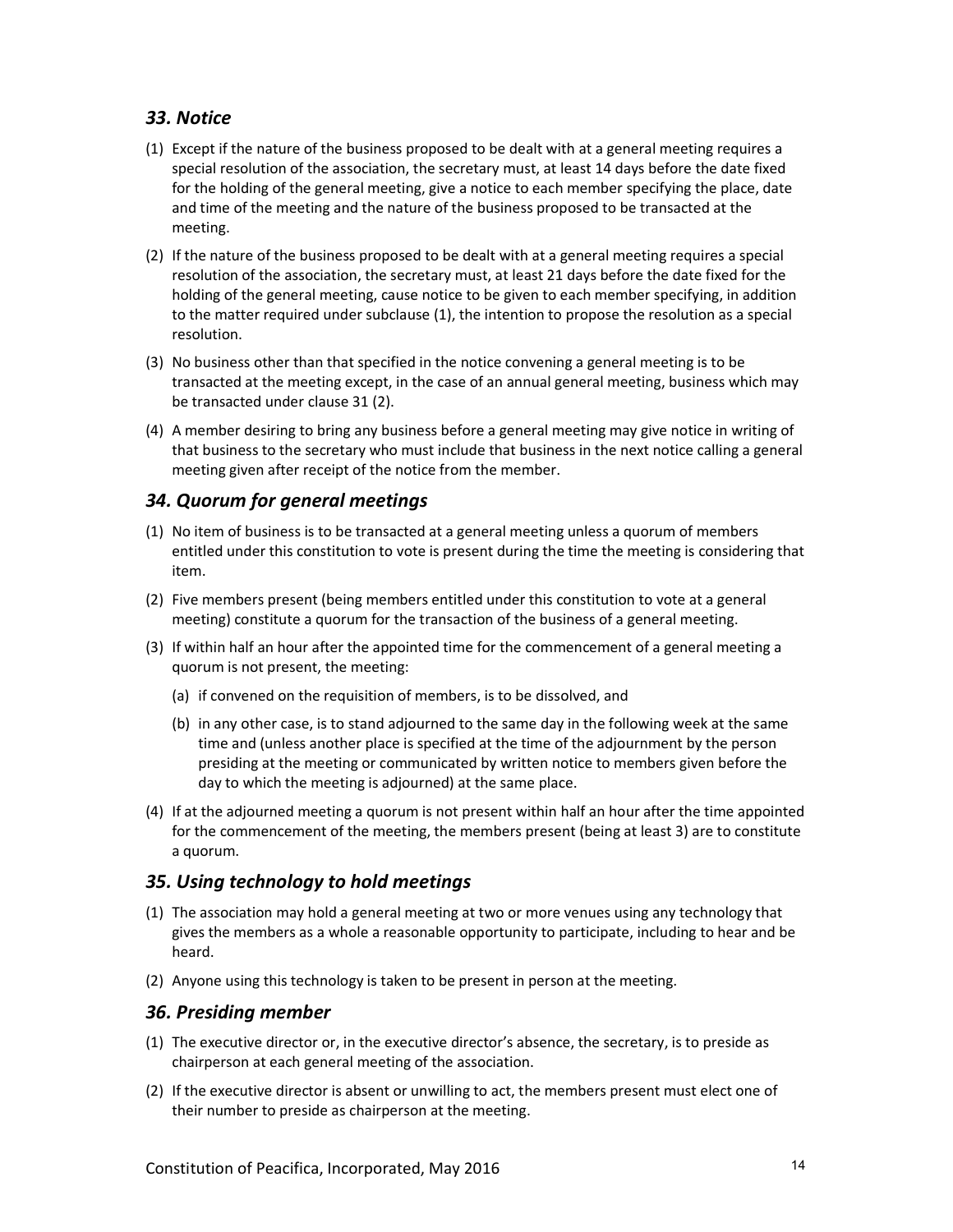# 37. Adjournment

- (1) The chairperson of a general meeting at which a quorum is present may, with the consent of the majority of members present at the meeting, adjourn the meeting from time to time and place to place, but no business is to be transacted at an adjourned meeting other than the business left unfinished at the meeting at which the adjournment took place.
- (2) If a general meeting is adjourned for 14 days or more, the secretary must give written or oral notice of the adjourned meeting to each member of the association stating the place, date and time of the meeting and the nature of the business to be transacted at the meeting.
- (3) Except as provided in subclauses (1) and (2), notice of an adjournment of a general meeting or of the business to be transacted at an adjourned meeting is not required to be given.

#### 38. Making of decisions

- (1) A question arising at a general meeting of the association is to be determined by either:
	- (a) a show of hands, or
	- (b) if on the motion of the chairperson or if 5 or more members present at the meeting decide that the question should be determined by a written ballot—a written ballot.
- (2) If the question is to be determined by a show of hands, a declaration by the chairperson that a resolution has, on a show of hands, been carried or carried unanimously or carried by a particular majority or lost, or an entry to that effect in the minute book of the association, is evidence of the fact without proof of the number or proportion of the votes recorded in favour of or against that resolution.
- (3) If the question is to be determined by a written ballot, the ballot is to be conducted in accordance with the directions of the chairperson.

#### 39. Special resolutions

A special resolution may only be passed by the association in accordance with section 39 of the Act.

#### 40. Voting

- (1) On any question arising at a general meeting of the association a member has one vote only.
- (2) In the case of an equality of votes on a question at a general meeting, the chairperson of the meeting is entitled to exercise a second or casting vote.
- (3) A member is not entitled to vote at any general meeting of the association unless all money due and payable by the member to the association has been paid.
- (4) A member is not entitled to vote at any general meeting of the association if the member is under 18 years of age.

#### 41. Appointment of proxy

- (1) A member may appoint a proxy to attend and vote at a general meeting on their behalf.
- (2) A proxy does not need to be a member.
- (3) A proxy appointed to attend and vote for a member has the same rights as the member to speak at the meeting.
- (4) An appointment of proxy (proxy form) must be signed by the member appointing (a) the proxy and must contain:
	- (b) the member's name and address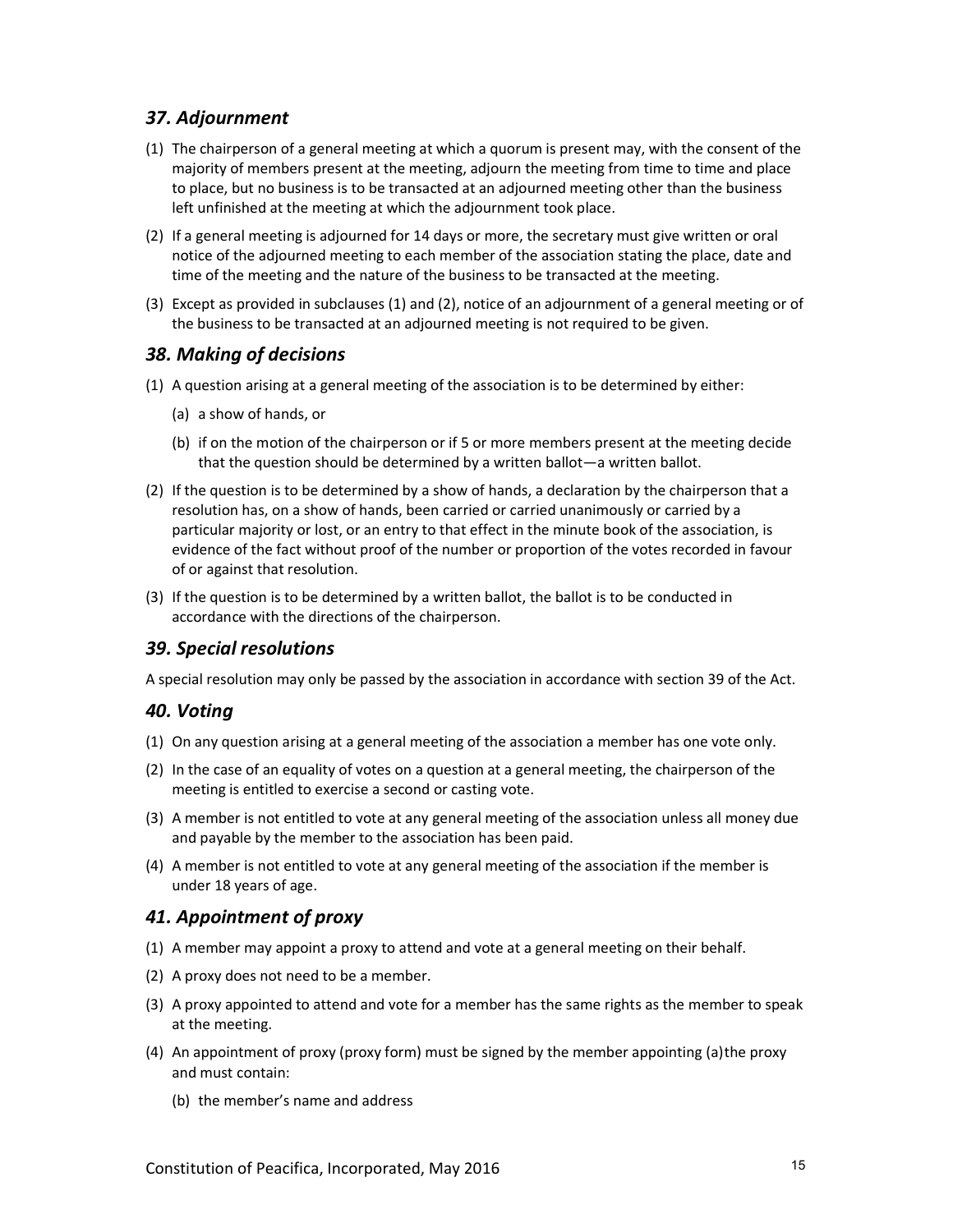- (b) the association's name
- (d) the proxy's name or the name of the office held by the proxy, and
- (e) the meeting(s) at which the appointment may be used.
- (5) A proxy appointment may be standing (ongoing).
- (6) Proxy forms must be received by the association at the address stated in the notice under clause 33 (1) or at the association's registered address at least 48 hours before a meeting.
- (7) A proxy does not have the authority to speak and vote for a member at a meeting while the member is at the meeting.
- (8) Unless the association receives written notice before the start or resumption of a general meeting at which a proxy votes, a vote cast by the proxy is valid even if, before the proxy votes, the appointing member:
	- (a) dies
	- (b) is mentally incapacitated
	- (c) revokes the proxy's appointment, or
	- (d) revokes the authority of a representative or agent who appointed the proxy.
- (9) A proxy appointment may specify the way the proxy must vote on a particular resolution.

#### 42. Voting by proxy

(1) A proxy is not entitled to vote on a show of hands (but this does not prevent a member appointed as a proxy from voting as a member on a show of hands).

#### 43. Postal ballots

- (1) The association may hold a postal ballot to determine any issue or proposal (other than an appeal under clause 17).
- (2) A postal ballot is to be conducted in accordance with Schedule 3 to the Regulation.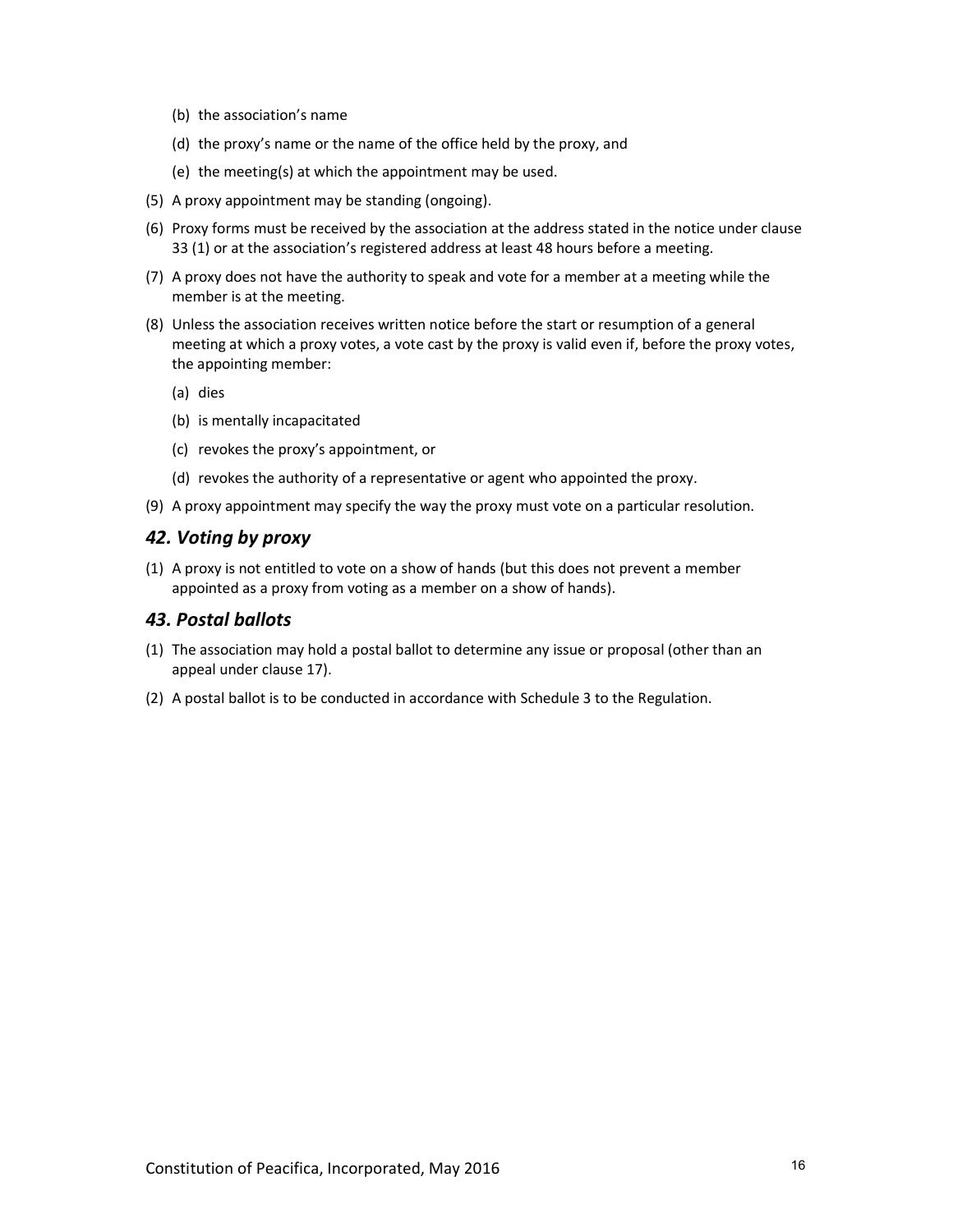# Part 6 - Winding up

#### 44. Surplus assets not to be distributed to members

(1) If the association is wound up, any surplus assets must not be distributed to a member or a former member of the association, unless that member or former member is a charity described in clause 45 (1).

#### 45. Distribution of surplus assets

- (1) Subject to the Corporations Act and any other applicable Act, and any court order, any surplus assets (including 'gift funds' defined in clause 45 (4)) that remain after the association is wound up must be distributed to one or more charities:
	- (a) with charitable purpose(s) similar to, or inclusive of, the purpose(s) in clause (5), and
	- (b) which also prohibit the distribution of any surplus assets to its members to at least the same extent as the association. And
	- (c) that is or are deductible gift recipients within the meaning of the Income Tax Assessment Act 1997 (Cth).
- (2) The decision as to the charity or charities to be given the surplus assets must be made by a special resolution of members at or before the time of winding up. If the members do not make this decision, the association may apply to the Supreme Court to make this decision.
- (3) If the association's deductible gift recipient endorsement is revoked (whether or not the association is to be wound up), any surplus gift funds must be transferred to one or more charities that meet the requirements of 45 (1) (a), (b) and (c), as decided by the directors.
- (4) For the purpose of this clause:
	- (a) 'gift funds' means:
		- (i) gifts of money or property for the principal purpose of the association
		- (ii) contributions made in relation to a fund-raising event held for the principal purpose of the association; and
		- (iii) money received by the association because of such gifts and contributions.
	- (b) 'contributions' and 'fund-raising event' have the same meaning as in Division 30 of the Income Tax Assessment Act 1997 (Cth).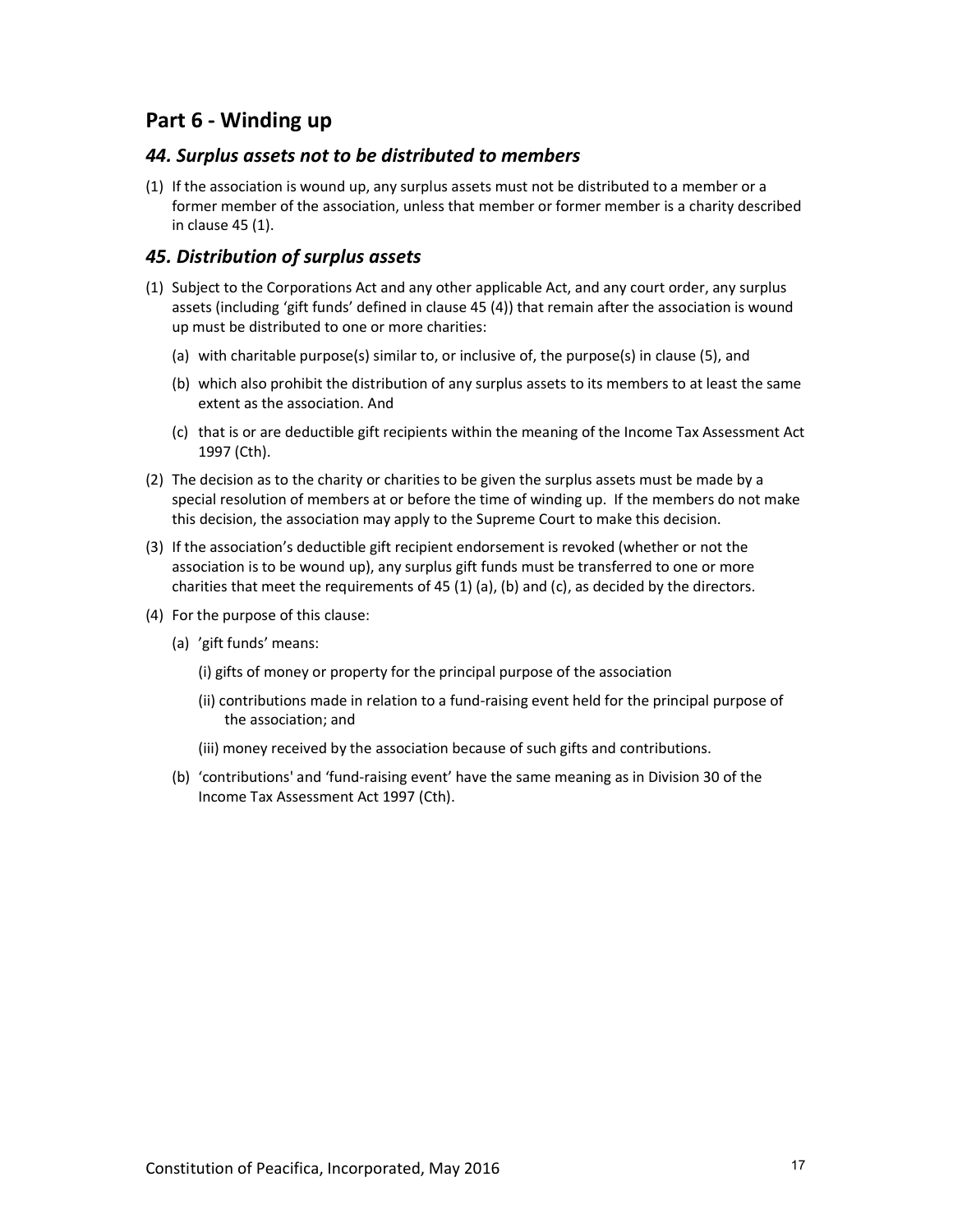# Part 7 - Miscellaneous

#### 46. Insurance

(1) The association may effect and maintain insurance.

#### 47. Funds - source

- (1) The funds of the association are to be derived from donations and, subject to any resolution passed by the association in general meeting, such other sources as the board determines.
- (2) All money received by the association must be deposited as soon as practicable and without deduction to the credit of the association's bank or other authorised deposit-taking institution account.
- (3) The association must, as soon as practicable after receiving any money, issue an appropriate receipt.

#### 48. Funds - management

- (1) Subject to any resolution passed by the association in general meeting, the funds of the association are to be used in pursuance of the objects of the association in such manner as the board determines.
- (2) All cheques, drafts, bills of exchange, promissory notes and other negotiable instruments must be signed by any 2 members of the board or employees of the association, being members or employees authorised to do so by the board.

#### 49. Change of name, objects and constitution

An application to the Director-General for registration of a change in the association's name, objects or constitution in accordance with section 10 of the Act is to be made by the public officer or a board member.

# 50. Custody of books etc

Except as otherwise provided by this constitution, the public officer must keep in his or her custody or under his or her control all records, books and other documents relating to the association.

#### 51. Inspection of books etc

- (1) The following documents must be open to inspection, free of charge, by a member of the association at any reasonable hour:
	- (a) records, books and other financial documents of the association,
	- (b) this constitution,
	- (c) minutes of all board meetings and general meetings of the association.
- (2) A member of the association may obtain a copy of any of the documents referred to in subclause (1) on payment of a fee of not more than \$1 for each page copied.

# 52. Service of notices

- (1) For the purpose of this constitution, a notice may be served on or given to a person:
	- (a) by delivering it to the person personally, or
	- (b) by sending it by pre-paid post to the address of the person, or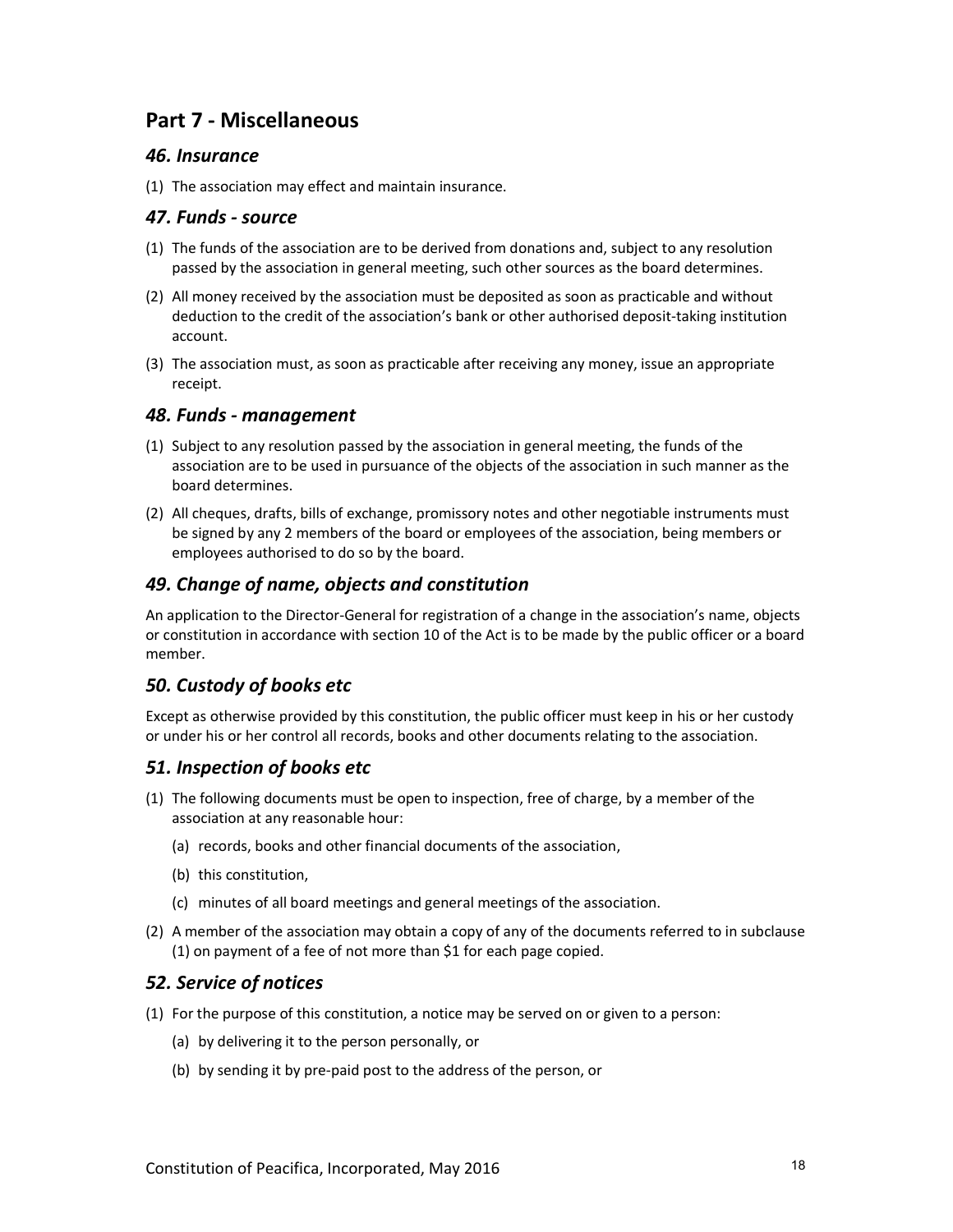- (c) by sending it by facsimile transmission or some other form of electronic transmission to an address specified by the person for giving or serving the notice.
- (2) For the purpose of this constitution, a notice is taken, unless the contrary is proved, to have been given or served:
	- (a) in the case of a notice given or served personally, on the date on which it is received by the addressee, and
	- (b) in the case of a notice sent by pre-paid post, on the date when it would have been delivered in the ordinary course of post, and
	- (c) in the case of a notice sent by facsimile transmission or some other form of electronic transmission, on the date it was sent or, if the machine from which the transmission was sent produces a report indicating that the notice was sent on a later date, on that date.

#### 53. Financial year

The financial year of the association is:

- (a) the period of time commencing on the date of incorporation of the association and ending on the following 30 June, and
- (b) each period of 12 months after the expiration of the previous financial year of the association, commencing on 1 July and ending on the following 30 June.